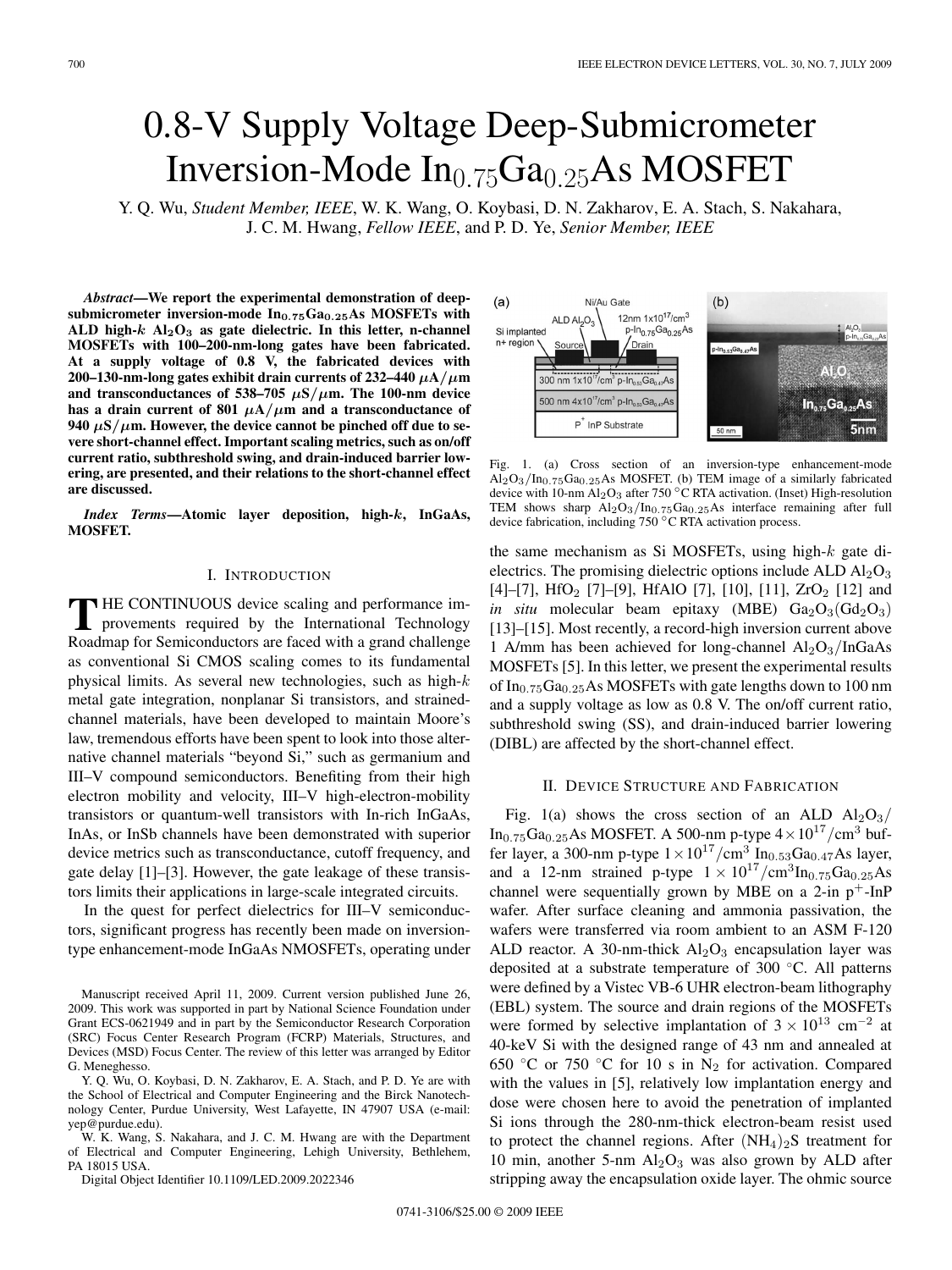

Fig. 2. (a) Transfer characteristics of  $In_{0.75}Ga_{0.25}As$  MOSFETs with gate lengths of 100 and 150 nm. These devices are after 750 ◦C RTA activation. (b) Subthreshold characteristics of In<sub>0.75</sub>Ga<sub>0.25</sub>As MOSFETs at  $V_{\rm ds} = 0.05$ and 0.8 V with gate lengths of 110, 130, 160, and 200 nm, respectively. The junction leakage current is significantly reduced by reducing the activation temperature from 750  $\mathrm{^{\circ}C}$  to 650  $\mathrm{^{\circ}C}$ .

and drain contacts were made by electron-beam evaporation of AuGe/Ni/Au and annealing at 400 °C for 30 s in N<sub>2</sub>. The gate electrode was made by electron-beam evaporation of Ni/Au. The fabricated MOSFETs have nominal gate lengths  $L_q$ 's of 100, 110, 120, 130, 140, 150, 160, 170, 180, and 200 nm defined by the source–drain implant separation. The metal gates were designed to be 200 nm longer than the  $L_q$  with 100-nm extension on each side. The 100-nm extension guarantees the device structure shown in Fig. 1(a) since the EBL realignment accuracy is better than 50 nm. The device process is not self-aligned. Fig. 1(b) shows the transmission electron microscopy (TEM) images of the cross section of  $Al_2O_3/$  $In_{0.75}Ga_{0.25}As/In_{0.53}Ga_{0.47}As$  on a similarly finished device. The sheet resistance and contact resistance of the implanted source and drain regions are determined to be  $\sim$ 300  $\Omega$ /square and  $\sim$ 500  $\Omega \cdot \mu$ m, respectively, by the transfer length method.

#### III. RESULTS AND DISCUSSION

Fig. 2(a) shows the transfer characteristics of 100- and 150-nm-gate-length  $In_{0.75}Ga_{0.25}As MOSFETs.$  The maximum supply voltage  $V_{\text{DD}}$  is 0.8 V. At the gate–source voltage  $V_{\text{gs}} =$  $V_{\text{ds}} = 0.8$  V, the measured on-currents  $(I_{\text{on}}^{\circ s})$  are 801 and 354  $\mu$ A/ $\mu$ m for 100- and 150-nm devices. The 100-nm device cannot be turned off at any gate bias with drain current of 170  $\mu$ A/ $\mu$ m at  $V_{ds} = 0.8$  V and  $V_{gs} = 0$  V, suggesting that the p-doped channel region is punched through by the implanted  $n^+$  source and drain and/or that the source/drain is excessively deep implanted. The punchthrough effect becomes less severe for devices with gate lengths of 130 nm or longer because their  $L_q$ 's are more than twice the depletion width in the p-doped channel region from the  $n^+$  source and drain. Their  $L_q$ 's are also exactly three times or more than the designed source/drain implantation range of 43 nm. The 130–200-nm devices are operated in enhancement mode with the threshold voltage  $V_T$ of 0.14–0.2 V, measured from the transfer characteristics in the linear region at drain–source voltage  $V_{\text{ds}} = 0.05$  V. The maximum extrinsic transconductances  $G_m$ 's are 940  $\mu$ S/ $\mu$ m for a 100-nm device and 660  $\mu$ S/ $\mu$ m for a 150-nm device. To the best of the authors' knowledge, these values are among the highest  $G_m$ 's ever reported for surface-channel III–V MOSFETs [5], [15]. The intrinsic  $G_m$  for a 100-nm device is estimated

TABLE I MAJOR DEVICE PARAMETERS OF  $In_{0.75}Ga_{0.25}As$  MOSFETs

| Lg<br>(nm) | l <sub>on</sub><br>$(\mu A/\mu m)$<br>$(V_{\text{de}} = 0.8V)$ | $G_m$<br>$(\mu S/\mu m)$<br>$(V_{\text{ds}} = 0.8V)$ | SS<br>$(V_{ds} = 0.05V)$<br>(mV/dec) | SS<br>$(V_{ds} = 0.8V)$<br>(mV/dec) | <b>DIBL</b><br>(mV/V) | $I_{on}/I_{off}$<br>$(V_{ds} = 0.8V)$ |
|------------|----------------------------------------------------------------|------------------------------------------------------|--------------------------------------|-------------------------------------|-----------------------|---------------------------------------|
| 110        | 685                                                            | 700                                                  | 430                                  | 1500                                |                       |                                       |
| 120        | 568                                                            | 704                                                  | 273                                  | 653                                 | 956                   |                                       |
| 130        | 440                                                            | 705                                                  | 168                                  | 297                                 | 457                   | 60                                    |
| 140        | 332                                                            | 680                                                  | 165                                  | 226                                 | 279                   | 605                                   |
| 150        | 304                                                            | 632                                                  | 160                                  | 194                                 | 225                   | $1.2 \times 10^{3}$                   |
| 160        | 270                                                            | 580                                                  | 150                                  | 170                                 | 187                   | $1.6 \times 10^{3}$                   |
| 170        | 250                                                            | 566                                                  | 150                                  | 165                                 | 181                   | $1.8 \times 10^{3}$                   |
| 180        | 246                                                            | 544                                                  | 149                                  | 162                                 | 160                   | $2.2 \times 10^{3}$                   |
| 200        | 232                                                            | 538                                                  | 144                                  | 154                                 | 137                   | $2.7 \times 10^{3}$                   |

to be  $1.77 \text{ mS}/\mu\text{m}$  since the measured contact resistance is approximately 500 Ω · μm. Compared with that in [5],  $G_m$ is increased to 660 from 350  $\mu$ S/ $\mu$ m by reducing the Al<sub>2</sub>O<sub>3</sub> thickness from 10 to 5 nm and shrinking the gate length from 0.4  $\mu$ m to 150 nm. The observed linear scaling of  $G_m$  and  $I_{on}$ versus  $L_q$  between 0.4 and 40  $\mu$ m does not sustain any longer in the deep-submicrometer region. To maintain the ON-state device performance at low-power operation, more aggressive reduction of the effective oxide thickness is needed.

Fig. 2(b) shows the subthreshold characteristics of drain current,  $I_d$  versus  $V_{gs}$ , for four representative devices with 110-, 130-, 160-, and 200-nm gate lengths at  $V_{ds} = 0.8$  and 0.05 V. The devices with 130-nm or shorter gate length show severe short-channel effect, as discussed previously. Strictly speaking, at  $V_{\text{ds}} = 0.8$  V and  $V_{\text{gs}} = 0$ , only the 200-nm device is really turned off if the 1  $\mu A/\mu m$  metric is used. Shallow junctions or more sophisticated halo implantations are needed to fabricate sub-200-nm-surface-channel  $In_{0.75}Ga_{0.25}As$  MOSFETs with acceptable OFF-state performance. The saturation of the decrease of  $I_d$  at  $V_{gs} < 0$  is due to the substrate leakage current induced from the reversely biased drain junction [16]. The junction leakage is significantly reduced by reducing the implantation activation temperature from 750  $\degree$ C to 650  $\degree$ C. The similar effect was also reported in [17]. Meanwhile, ON-state performance is only slightly degraded by reducing the activation temperature from 750  $\degree$ C to 650  $\degree$ C. The typical gate leakage current for these devices is below 1  $pA/\mu m$  at  $-0.8$  V <  $V_{gs}$  < 0.8 V and  $V_{ds}$  = 0.8 V, which is about eight orders of magnitude lower than the drain current. The 5-nm Al<sub>2</sub>O<sub>3</sub> leakage current density is  $< 10^{-4}$  A/cm<sup>2</sup> at the device operation biases.

Table I summarizes the  $I_{on}$ ,  $G_m$ , and the scaling metrics of SS, DIBL, and  $I_{on}/I_{off}$  as functions of  $L_g$  obtained from  $I_d$ . All these devices were activated at 650 °C.  $I_{on}/I_{off}$  is chosen as  $I_{on}(V_{ds} = 0.8 \text{ V}, V_{gs} = V_T + 2/3V_{DD})/I_{off}(V_{ds} =$ 0.8 V,  $V_{\rm gs} = V_T - 1/3V_{\rm DD}$ ) with 1  $\mu$ A/ $\mu$ m metric for  $V_T$  and 0.8V for  $V_{\text{DD}}$  [2], [18]. It can be seen that SS and DIBL increase and  $I_{on}/I_{off}$  decreases with decreasing  $L_g$ . The values start to fall apart dramatically at  $L_g = 130$  nm or shorter, indicating that severe short-channel effect occurs. These scaling metrics could be further improved by nonplanar geometry, junction engineering, and better interface quality. With minimum